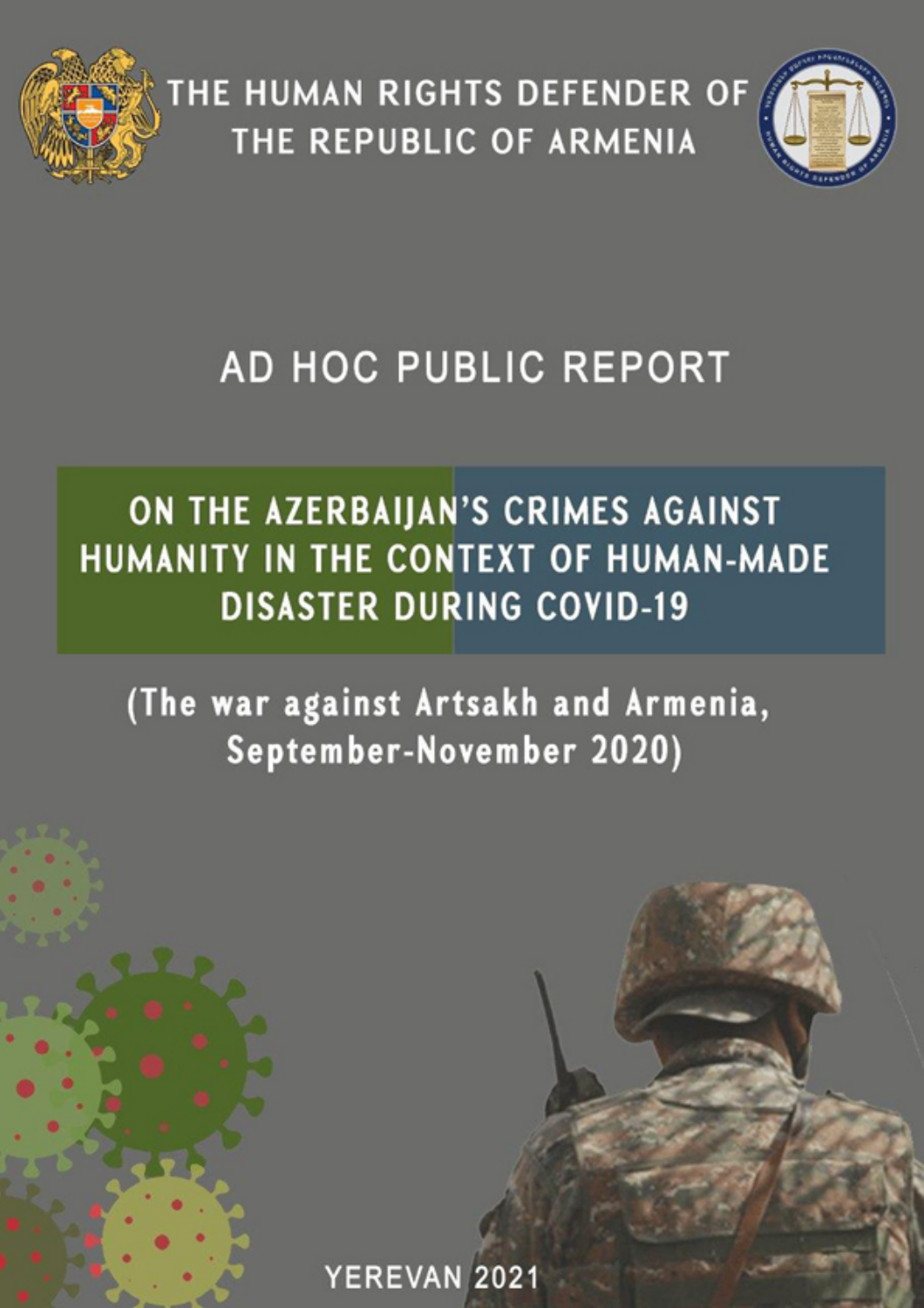

**THE HUMAN RIGHTS DEFENDER OF THE REPUBLIC OF ARMENIA**



## **AD HOC PUBLIC REPORT**

# **ON THE AZERBAIJAN'S CRIMES AGAINST HUMANITY IN THE CONTEXT OF HUMAN-MADE DISASTER DURING COVID-19**

**(The war against Artsakh and Armenia, September-November 2020)**

**YEREVAN 2021**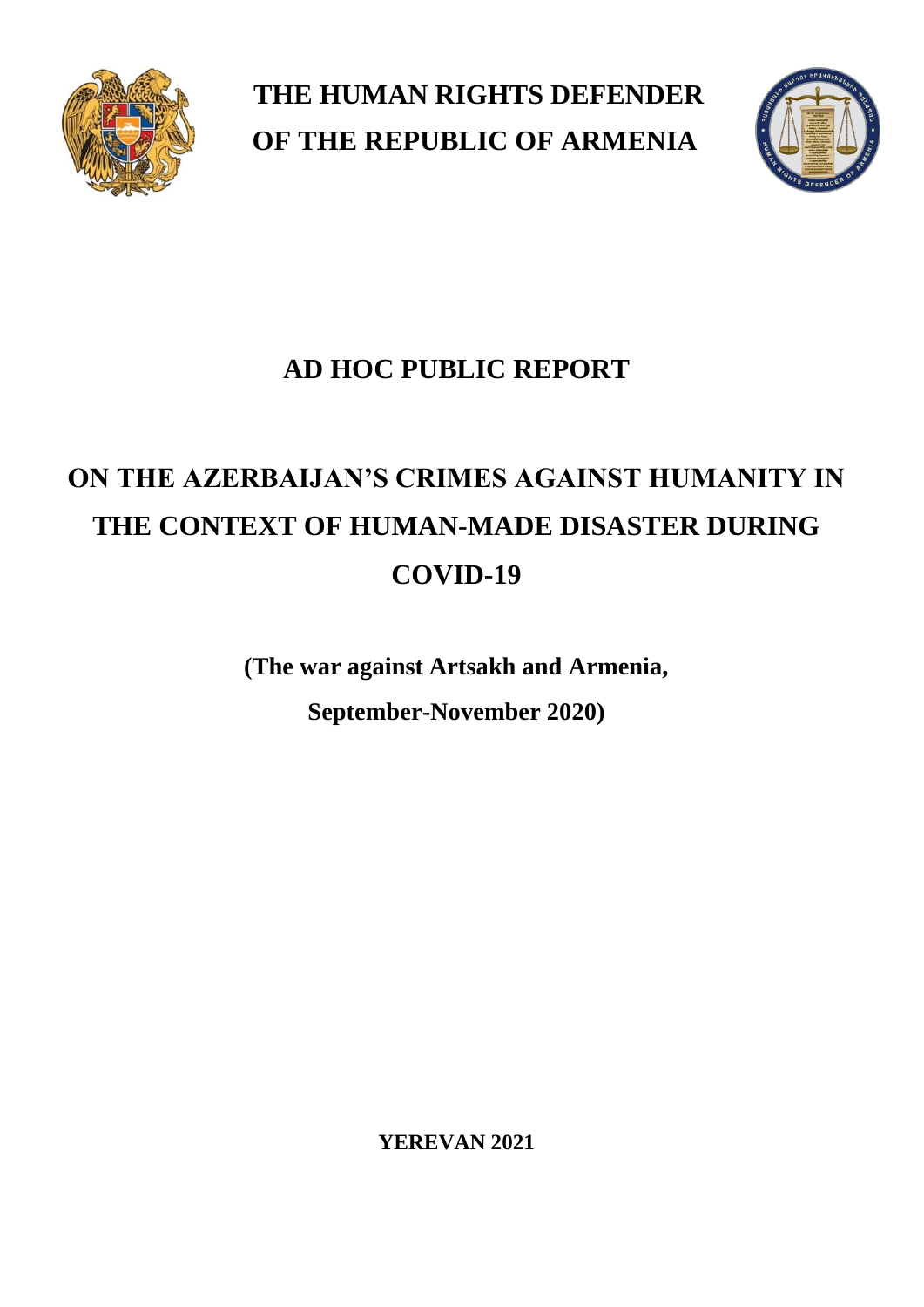## **TABLE OF CONTENTS**

| <b>II. DEFINITION OF THE CRIME AGAINST HUMANITY </b> 5    |  |
|-----------------------------------------------------------|--|
|                                                           |  |
| IV. THE LAUNCH OF A HUMAN-MADE DISASTER DURING THE COVID- |  |
|                                                           |  |
|                                                           |  |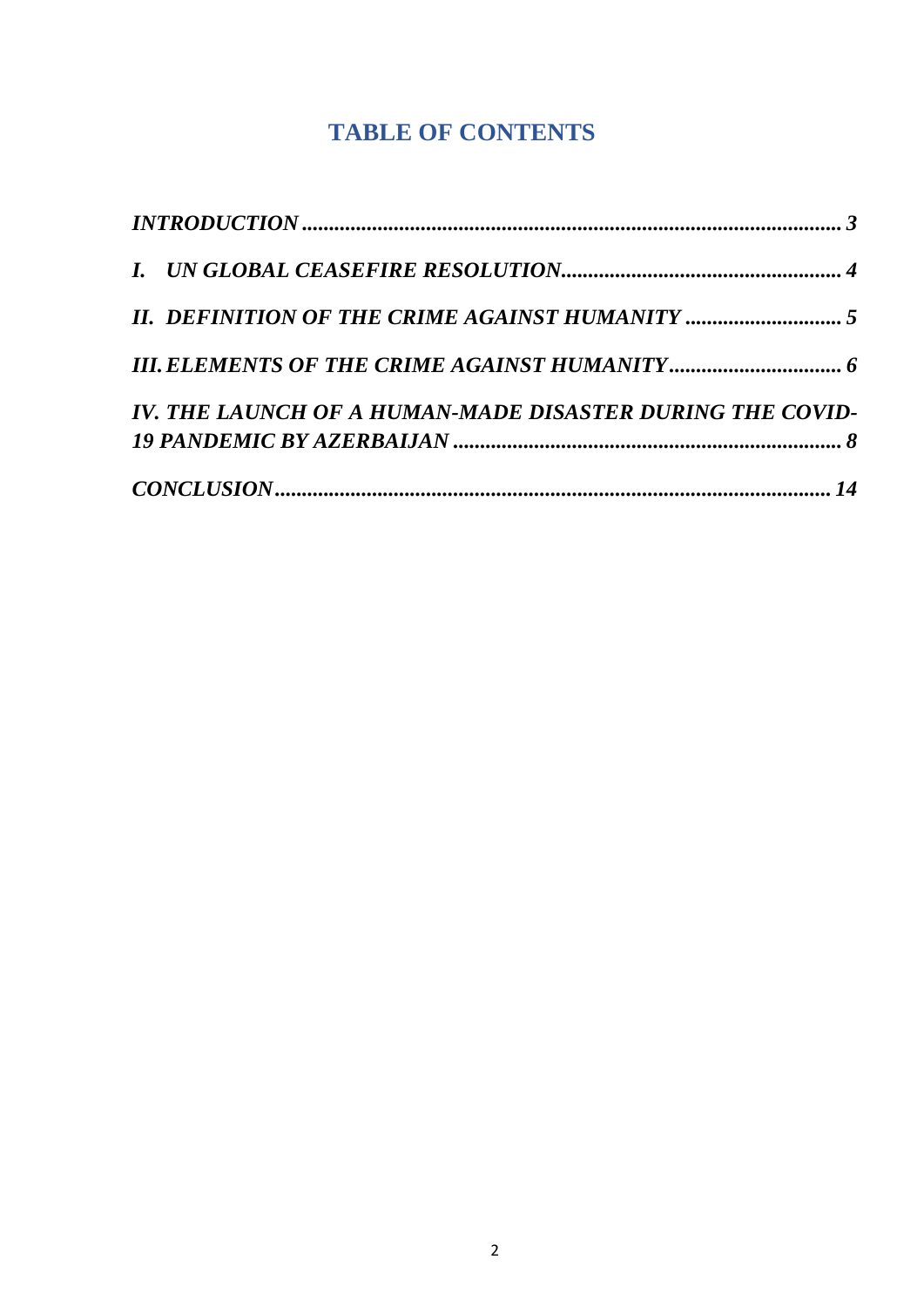#### **INTRODUCTION**

<span id="page-3-0"></span>This report discusses the issue of launching a wide-scale aggressive war against Artsakh (Nagorno Karabakh) and Armenia by Azerbaijan during the COVID-19 pandemic, in opposition to a call for global ceasefire by the UN Secretary-General and the demand of the UN Security Council for a general and immediate cessation of hostilities in all situations. It discusses the Azerbaijani state policy to make a human-made disaster during the pandemic to accelerate the rapid spread of the deadly virus, to achieve the eventual collapse of the health care system, causing increased deaths, other serious injuries and great sufferings to the population. This offensive policy was accompanied with the use of banned weapons against civilians and civilian infrastructure, use of explosive weapons in populated areas and mass displacement of the population, further deteriorating the pandemic situation. The report discusses concrete cases of death and justifies herewith that Azerbaijani authorities have committed a crime against humanity.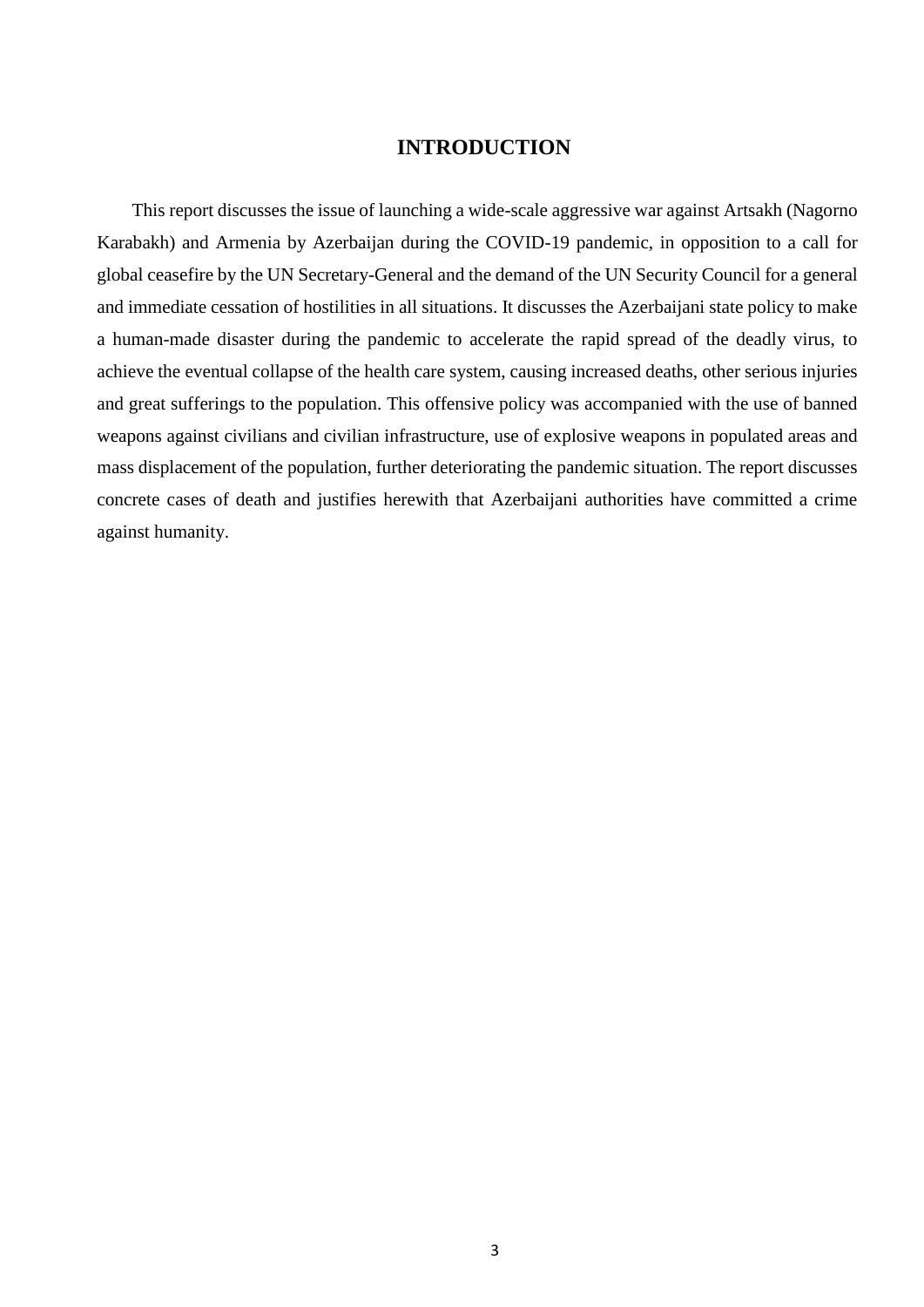### **I. UN GLOBAL CEASEFIRE RESOLUTION**

<span id="page-4-0"></span>On 23 March 2020, the UN Secretary-General issued an urgent appeal for a global ceasefire in all corners of the world, by emphasizing that people suffering in conflict zones are particularly vulnerable to the pandemic<sup>1</sup>.

The UN High Commissioner for Human Rights also underscored the direct threat of wars during the pandemic to public health and lives<sup>2</sup>.

In July 2020, the UN Security Council adopted Resolution S/RES/2532 (2020) and expressed grave concern about the devastating impact of the COVID-19 pandemic across the world, especially in countries ravaged by armed conflicts, or in post-conflict situations, or affected by humanitarian crises. It recognized that conditions of violence and instability in conflict situations can exacerbate the pandemic, and that inversely the pandemic can exacerbate the adverse humanitarian impact of conflict situations.

Thus, the Security Council demanded a general and immediate cessation of hostilities in all situations, called upon all parties to armed conflicts to engage immediately in a durable humanitarian pause.

180 countries, regional organizations, civil society groups, peace advocates and millions of global citizens have also endorsed the ceasefire call.

1

<sup>1</sup><https://www.un.org/en/globalceasefire>

<sup>2</sup><https://news.un.org/en/story/2020/11/1076672>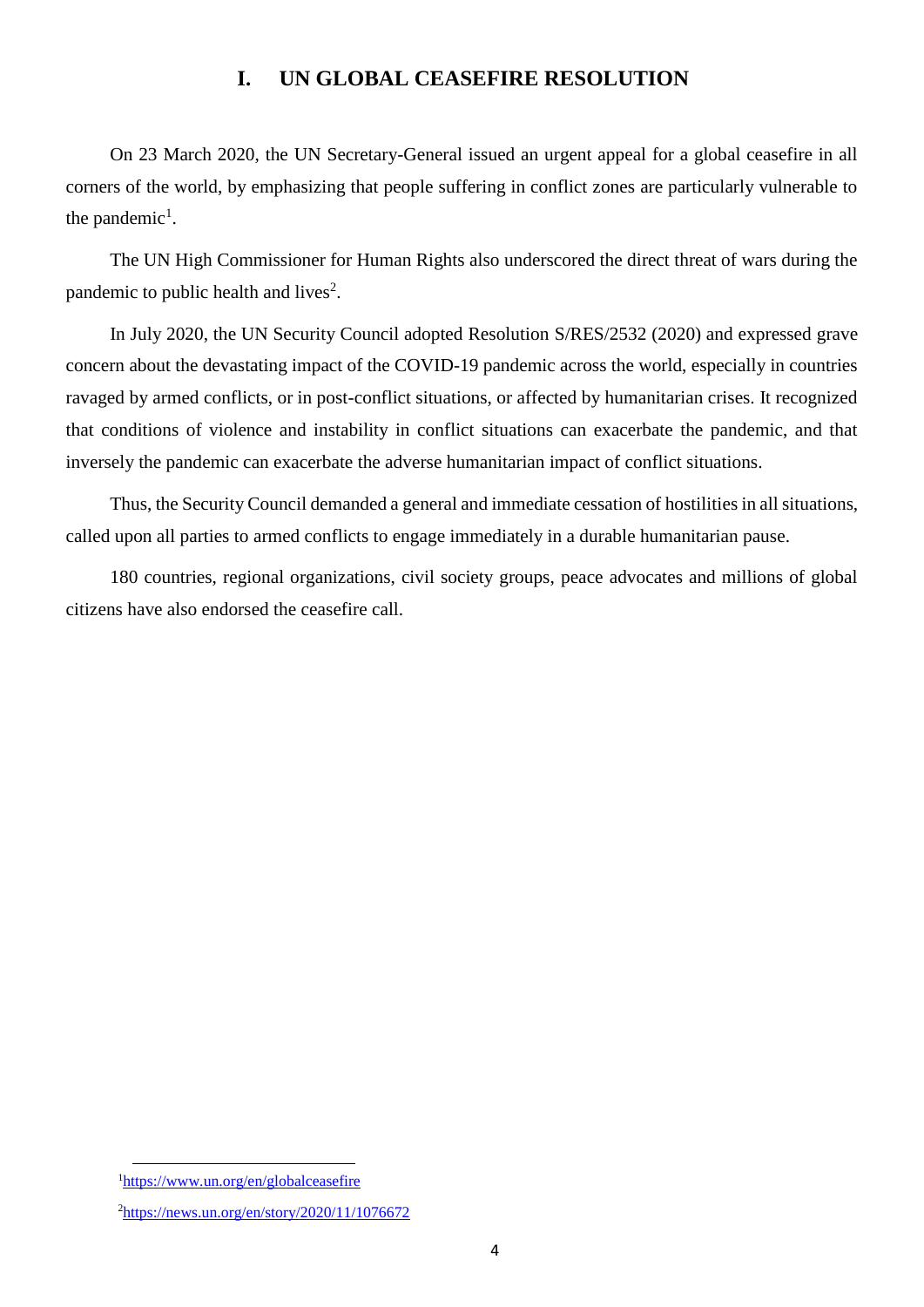### <span id="page-5-0"></span>**II. DEFINITION OF THE CRIME AGAINST HUMANITY**

A crime against humanity is among the most serious crimes of concern to the international community as a whole. Through the jurisdictions of international courts, such as the International Criminal Court, the International Criminal Tribunal for the former Yugoslavia and the International Criminal Tribunal for Rwanda, the notion of crimes against humanity has evolved under international customary law. The prohibition of crimes against humanity, similar to the prohibition of genocide, is considered a peremptory norm of international law, from which no derogation is permitted, and which is applicable to all States.

The 1998 Rome Statue establishing the International Criminal Court reflects the latest consensus among the international community on crimes against humanity and offers the most extensive list of specific acts that may constitute that crime. According to Article 7, "crime against humanity" means any of the following acts, when committed as part of a widespread or systematic attack directed against any civilian population, with knowledge of the attack:

- 1. Murder;
- 2. Extermination;
- 3. Enslavement;
- 4. Deportation or forcible transfer of population;
- 5. Imprisonment or other severe deprivation of physical liberty in violation of fundamental rules of international law;
- 6. Torture;
- 7. Rape, sexual slavery, enforced prostitution, forced pregnancy, enforced sterilization, or any other form of sexual violence of comparable gravity;
- 8. Persecution against any identifiable group or collectivity on political, racial, national, ethnic, cultural, religious, gender as defined in paragraph 3, or other grounds that are universally recognized as impermissible under international law, in connection with any act referred to in this paragraph or any crime within the jurisdiction of the Court;
- 9. Enforced disappearance of persons;
- 10. The crime of apartheid;
- 11. Other inhumane acts of a similar character intentionally causing great suffering, or serious injury to body or to mental or physical health.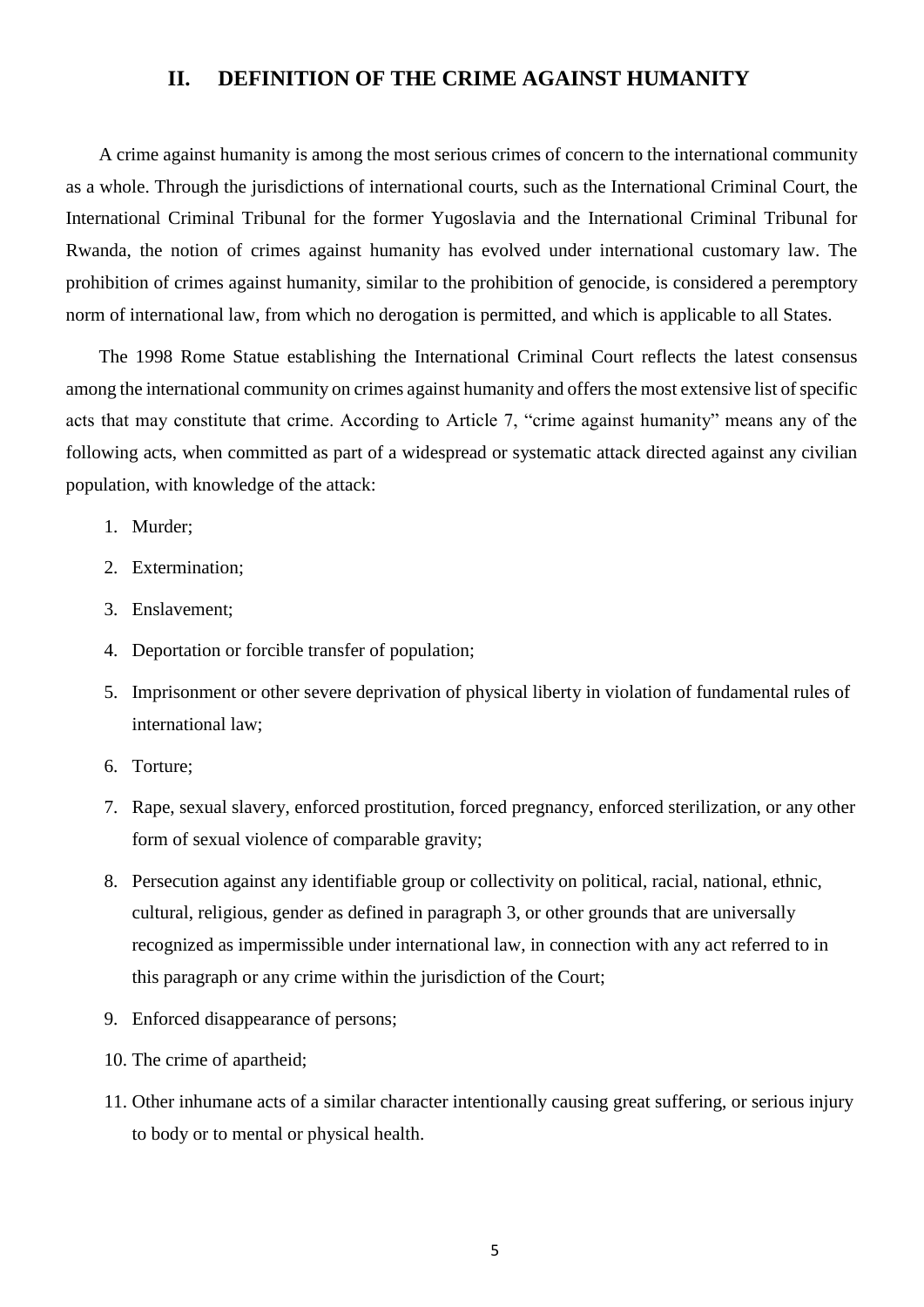### <span id="page-6-0"></span>**III. ELEMENTS OF THE CRIME AGAINST HUMANITY**

Article 7(1) of the Rome Statute defines "crime against humanity" as "any of the following acts when committed as part of a widespread or systematic attack directed against civilian population, with knowledge of the attack" and also lists, under Article 7(l)(k), the catch-all provision of "other inhumane acts of a similar character intentionally causing great suffering, or serious injury to body or to mental or physical health." In the view of the Chamber of the International Criminal Court, accordance to Article 7(l)(k) of the Statute and the principle of *nullum crimen sine lege*, inhumane acts are to be considered as serious violations of international customary law and the basic rights pertaining to human beings, drawn from the norms of international human rights law, which are of a similar nature, and gravity to the acts referred to in Article  $7(1)$  of the Statute<sup>3</sup>.

Thus, a physical element includes the commission of enlisted acts, including "other inhumane acts". The contextual element determines that crimes against humanity involve either large-scale violence in relation to the number of victims or its extension over a broad geographic area (widespread), or a methodical type of violence (systematic). In addition, Article 7(2)(a) of the Rome Statute determines that "attack directed against any civilian population" means a course of conduct involving the multiple commission of acts referred to above against any civilian population, pursuant to or in furtherance of a State or organizational policy to commit such attack.

Importantly, the notion of "attack", does not require the act in question to constitute a military attack. Article 7(2)(a) of the Statute merely defines it very broadly as a "course of conduct". In *Akayseu*, the International Criminal Tribunal for Rwanda noted that an "attack may also be non-violent in nature, like imposing a system of apartheid"<sup>4</sup>.

This suggests that State policies could very well constitute an "attack". "Policy to commit such attack" requires that the State or organization actively promote or encourage such an attack against a civilian population. The plan or policy does not need to be explicitly stipulated or formally adopted and can, therefore, be inferred from the totality of the circumstances.

A mental element is "with knowledge of the attack". A *mens rea* element requires that the perpetrator must have acted intentionally to inflict great suffering or serious injury, as well as aware of the factual circumstances.

**.** 

<sup>&</sup>lt;sup>3</sup>ICTY, The Prosecutor v. Kupreskic et a/, Case No. IT-95-16-T, Trial Judgment, 14 January 2000, para. 566; ICTY, The Prosecutor v. Static, Case No. IT-97-24-T, Trial Judgment, 31 July 2003, para. 721, Also ICC, Pre-Trial Chamber, Decision on the confirmation of charges, The Prosecutor v. Germain Katanga and Mathieu Ngudjolo Chui, para. 448

<sup>4</sup> ICTR, The Prosecutor v. Jean-Paul Akayesu, Case No. ICTR-96-4-T, Trial Judgment, para. 581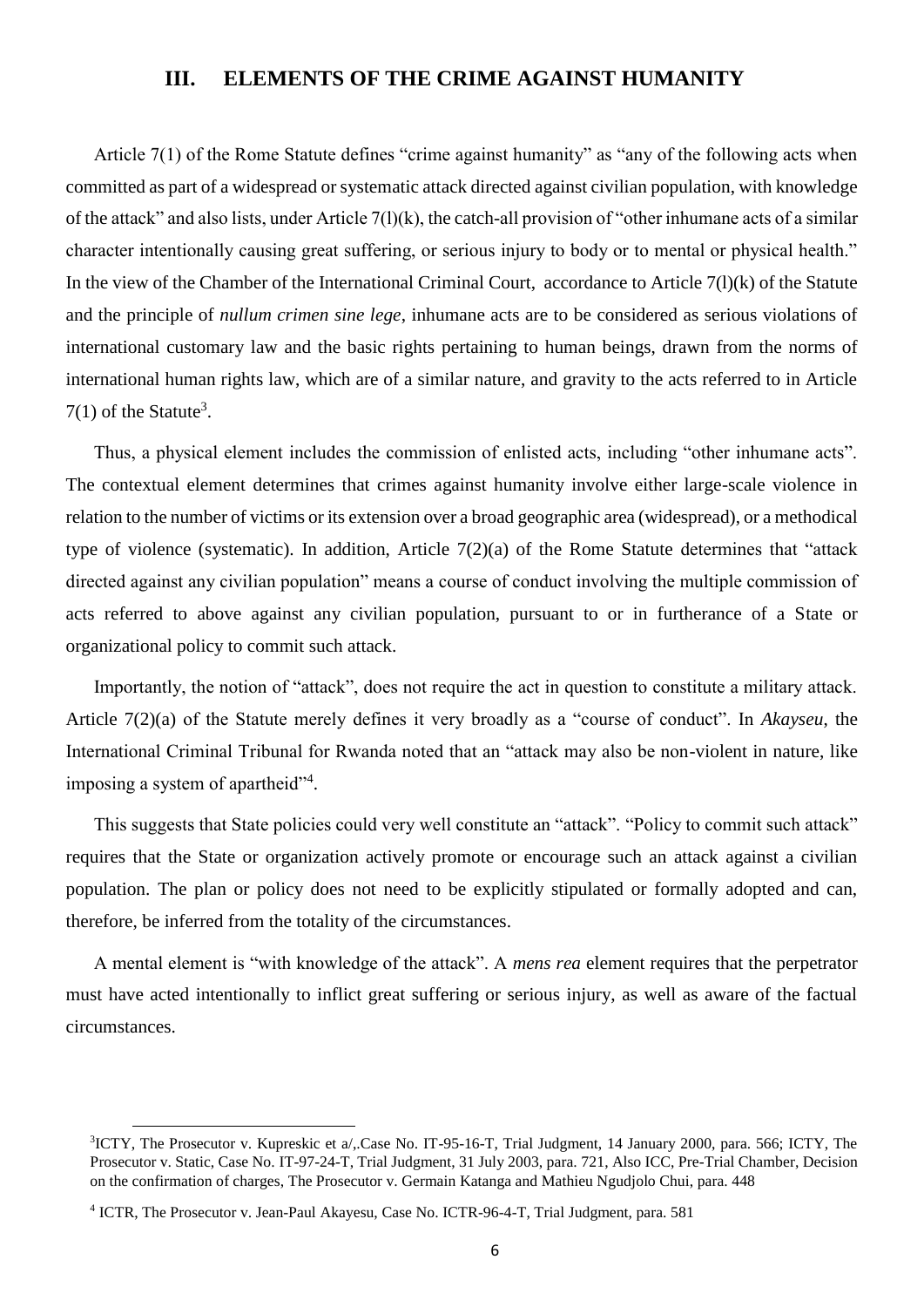Crimes against humanity do not need to target a specific group. In the case of crimes against humanity, it is not necessary to prove that there is an overall specific intent. It suffices for there to be a simple intent to commit any of the acts listed (with the exception of the act of persecution, which requires additional discriminatory intent). The perpetrator must also act with knowledge of the attack against the civilian population, and that the action is part of that attack. This means that the proof that the perpetrator had knowledge of all the characteristics of the attack or the precise details of the plan or policy of the State or organization is not required. In the case of an emerging widespread or systematic attack against a civilian population, the intent clause of the last element indicates that this mental element is satisfied if the perpetrator intended to further such an attack.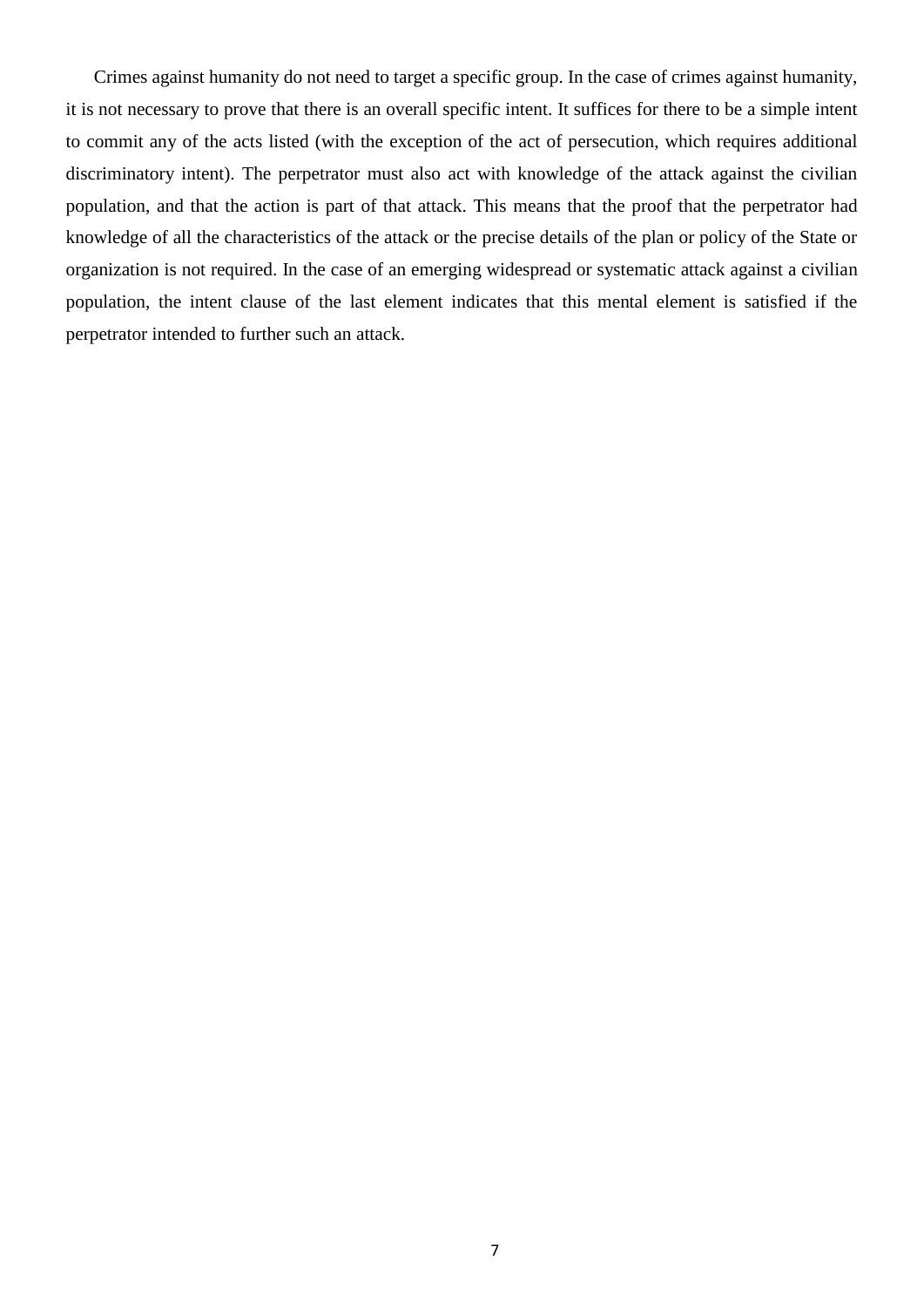## <span id="page-8-0"></span>**IV. THE LAUNCH OF A HUMAN-MADE DISASTER DURING THE COVID-19 PANDEMIC BY AZERBAIJAN**

In the early morning hours of 27 September 2020, during the global pandemic, armed forces of Azerbaijan, with the direct participation of Turkey and the deployment of mercenaries, launched a largescale attack against Artsakh, at the entire length of the contact line. The use of force by the Azerbaijan was in violation of the UN charter and turned into a full-scale war.

Azerbaijani armed forces initiated a human-made disaster (war) against Artsakh, and also Armenia, in full disregard of the UN Security Council demand for immediate cessation of hostilities during COVID-19, intentionally causing increased deaths and other sufferings among the population. The disastrous political decision to enter into a well-planned war during the pandemic amounts to "inhumane acts".

As part of a widespread and systematic attack, affecting not only the entire Armenian population, but also its own population, Azerbaijani armed forces intentionally accelerated the rapid spread of the deadly virus, instigated the collapse of the health care system, thus causing increased great sufferings.

Thus, from  $1<sup>st</sup>$  March to  $26<sup>th</sup>$  September (seven-month period), 49400 cases of the COVID-19 were reported, whereas during the war,  $27<sup>th</sup>$  September to 9<sup>th</sup> November (one-and-a-half-month period), this number reached to 59287, and, at the post-war period, from  $10<sup>th</sup>$  to  $30<sup>th</sup>$  November (a half-month period), the number was 27280 (see Figure 1).



#### **Figure 1**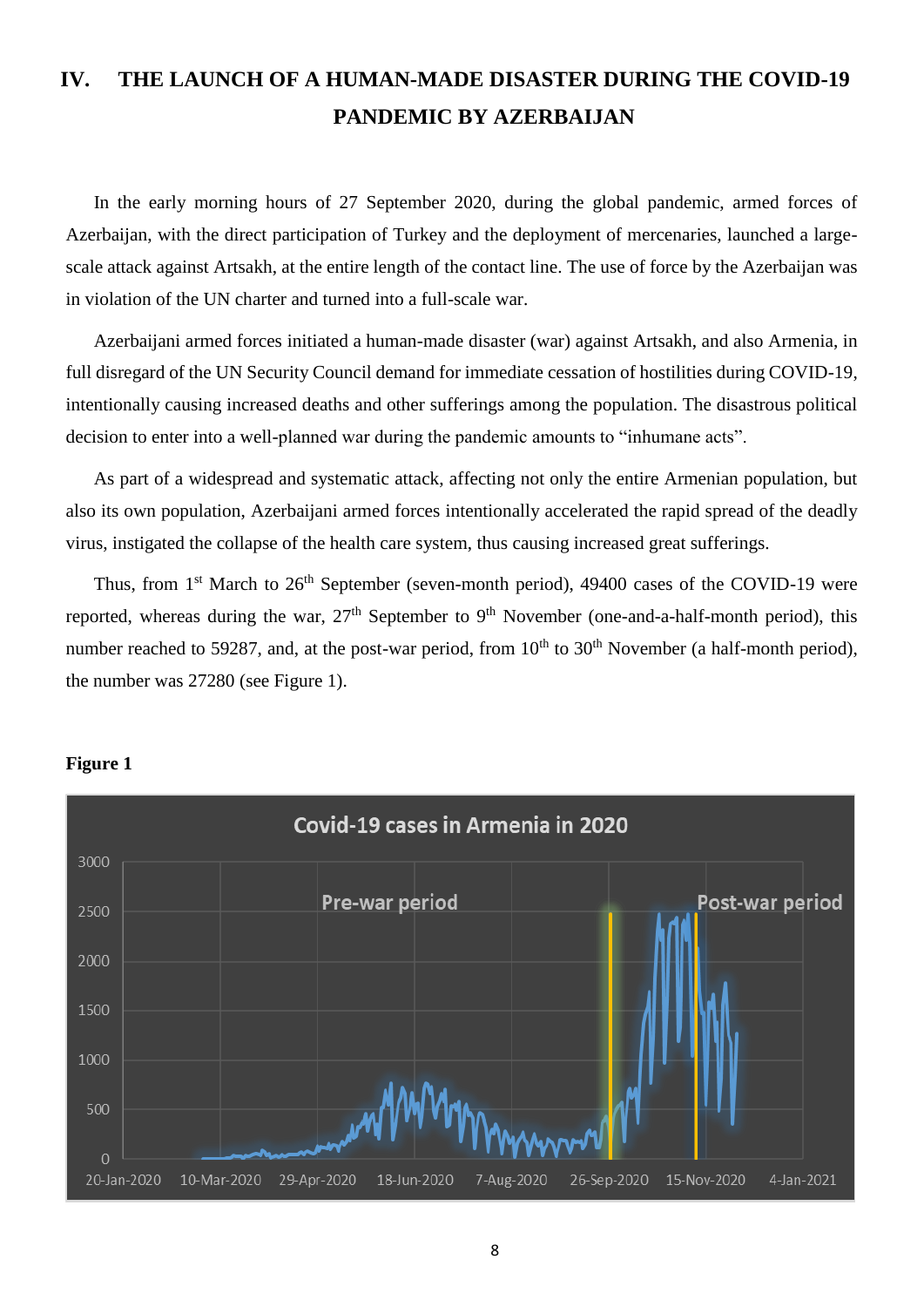As for death rates, 951 deaths were reported during the seven-month pre-war period, while during the war this number reached to 658, and during the post-war half-a-month period the number was 584 (See Figure 2).



#### **Figure 2**

1

In light of the human-made disaster, which was accompanied with mass displacement of the population and the use of banned weapons against civilians, Azerbaijani authorities' steps were aimed at increasing pandemic cases, causing "great suffering" and "serious injury" to the physical health of the Armenian population. Thus, the instigation and continuation of the war remained a crucial factor for the worsening of the situation.

According to the official information provided to the Human Rights Defender of Armenia by the RA Ministry of Health, in the period from 27 September to 9 November overall 1997 cases of COVID-19 among displaced persons from Artsakh to Armenia due to the war were recorded. The description of outcomes among those patients indicates the high amount of fatality.

### **During and after the war there were overall 52 displaced persons from Artsakh to Armenia who died as a result of COVID-19<sup>5</sup> .**

Please see below the numbers of deaths of displaced persons from Arstakh per month:

<sup>5</sup> These numbers are based on the official data received from the Ministries of Health of Artsakh and Armenia.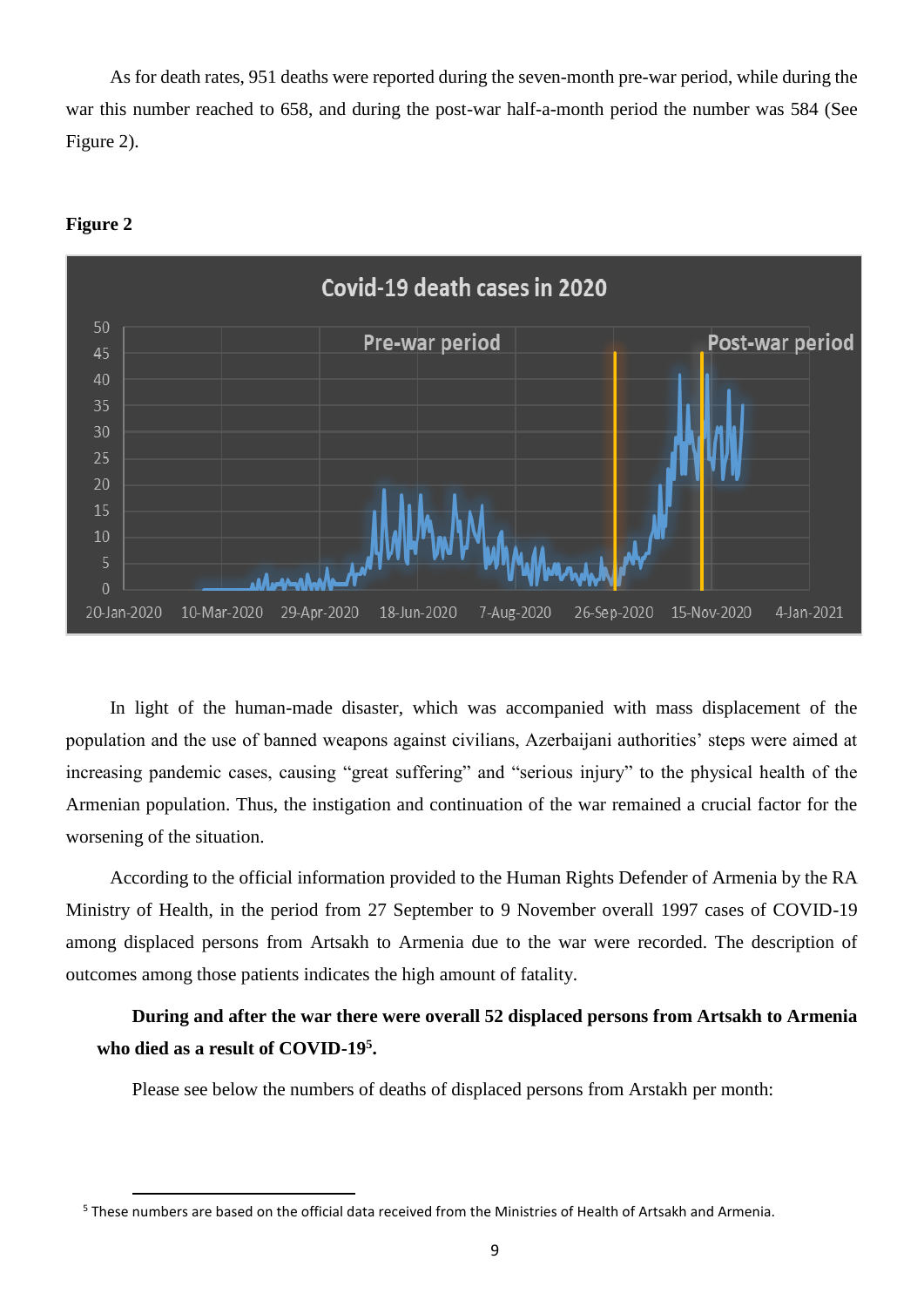| <b>MONTH</b>        | <b>CASES</b>  |
|---------------------|---------------|
| October 2020        | 14            |
| November 2020       | 30            |
| December 2020       | 6             |
| <b>January 2021</b> | $\mathcal{D}$ |

Below are just few cases showing consequences of the Azerbaijani military attacks against civilians during COVID-19 pandemic.

For example, 70 y/o S. G. from Khndzristan village of Artsakh (Nagorno-Karabakh) has been forced to flee from his hometown in the begining of October as a result of Azerbaijani attacks. During the displacement he felt that had got infected with COVID-19 since had relevant symptoms (fever, cough). Because of the ongoing war he could not receive the necessary treatment or get any medication in Artsakh (Nagorno-Karabakh), since all medical centers were extremly overloaded with the patients injured during the war and there were almost no operating pharmacies. Moreover, the central hospital of the capital city Stepanakert was bombed heavily by the Azerbaijani armed forces. He could reach Yerevan only several days later. In Yerevan he was tested positive for COVID-19. Medical doctors provided urgent medical treatment. However, as the doctors reported, it appeared to be very late since his health status had already deteriorated irreversibly. S.G. died on 26 October.

Another similar case was reported with regard to the civilian from town Martuni of Artsakh (Nagorno-Karabakh). In particular, 65 y/o A. H. was supposed to leave her hometown with the COVID-19 infection. The reasons leaving were the same as in the previous case: inadequate medical care and treatment due to the overloaded practice of the medical centers in Artsakh (Nagorno-Karabakh) and the continouse attacks of Azerbaijan, including against the civilian communities of Martuni. After displacement to Yerevan, on 30 November she was admitted to the St. Grigor Lusavorich Hospital. Though A. H. received medical treatment by the specialists, however, since it was already too late, she died on 10 November.

D. T., a 67 y/o civilian from Stepanakert, the capital city of Artsakh (Nagorno-Karbakh), being infected with COVID-19, was supposed to flee to Yerevan due to the war and overloaded practice of the medical facilities in place. After being addmited to the National Center for Infectious Diseases in Yerevan, he received the urgent medical treatment. As it was reported by the medical staff of the hospital, it was already late, since his helath condition was worsened. D. T. died on 9 November.

84 y/o N. B. from Dahrav village, of Askeran Region of Artsakh (Nagorno-Karabakh), who have got infected with COVID-19 was displaced to Yerevan, due to the same reasons as in the previous cases. On 24 October she transferred to the St. Grigor Lusavorich Hospital. There N. B. received the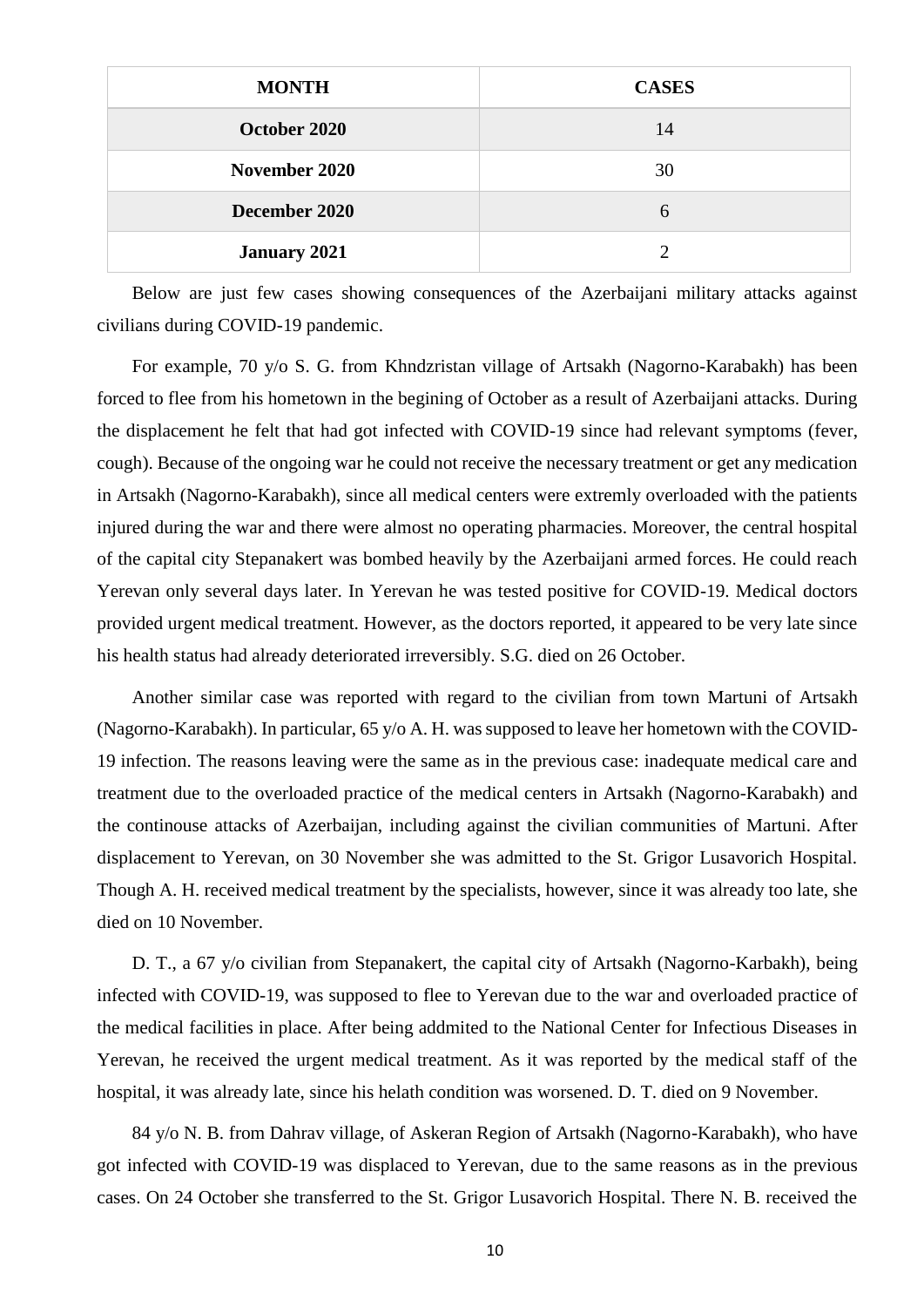maximum possible medical treatment, but since her helth status was already very bad due to the delay of medical treatment, she died on 6 November.

The disastrous situation created for health care systems in Armenia and Artsakh was being largely documented by local and international mass media<sup>6</sup>.

**AP** 

*The COVID-19 situation on the ground*

 $\overline{a}$ 

<sup>&</sup>lt;sup>6</sup> These video materials reflect the situation on the ground: [https://www.youtube.com/watch?v=Z5i6Fabkbw4&fbclid=IwAR3\\_EFvV2QgoBFtXJfk3I5Xnxw5IiTyoA2npXdLn7WA](https://www.youtube.com/watch?v=Z5i6Fabkbw4&fbclid=IwAR3_EFvV2QgoBFtXJfk3I5Xnxw5IiTyoA2npXdLn7WAylp9k84SSx6XMGhA)  $y$ lp9k84SSx6XMGhA  $21.10.2020$ ; [https://www.youtube.com/watch?v=nLyI1g68gbM&fbclid=IwAR3cXo3Wa5hYUMc2za1n03ANeUmhmeOWHC9OSv](https://www.youtube.com/watch?v=nLyI1g68gbM&fbclid=IwAR3cXo3Wa5hYUMc2za1n03ANeUmhmeOWHC9OSvvQD2d71mBB5d_NuX9F_uU) [vQD2d71mBB5d\\_NuX9F\\_uU](https://www.youtube.com/watch?v=nLyI1g68gbM&fbclid=IwAR3cXo3Wa5hYUMc2za1n03ANeUmhmeOWHC9OSvvQD2d71mBB5d_NuX9F_uU) - 22.10.2020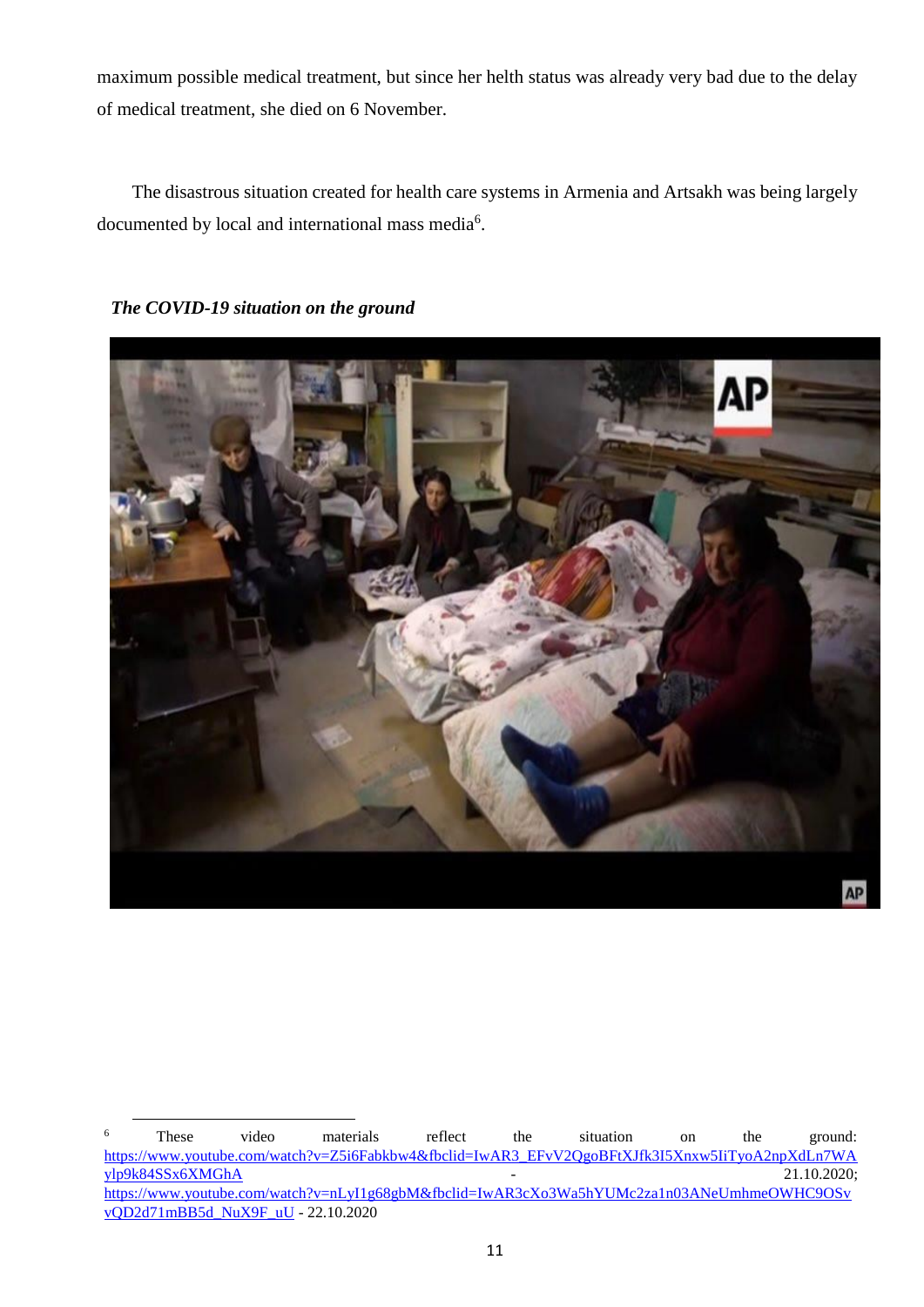

*The bombing of the Stepanakert maternity hospital*

In this regard, there are a number of studies on the seriousness of the new Coronavirus and its impact on human lives. ILO, FAO, IFAD and WHO made a Joint statement on the Impact of COVID-19 on people's livelihoods, their health<sup>7</sup>. They clearly confirmed that "the COVID-19 pandemic has led to a dramatic loss of human life worldwide and presents an unprecedented challenge to public health, food systems and the world of work. The economic and social disruption caused by the pandemic is devastating and internationally acknowledged".

Thus, it is evident that the seriousness of the consequences of COVID-19 was clear for Azerbaijan, and the policy was intentional, directed to bring disastrous consequences, with the resulting intensification of the spread of the illness, completely straining health services, disabled to meet the minimum conditions to assist the population, causing deaths without further controls. Particularly, the following consequences of war can be mentioned:

1

<sup>&</sup>lt;sup>7</sup> [https://www.who.int/news/item/13-10-2020-impact-of-covid-19-on-people's-livelihoods-their-health-and-our-food-systems](https://www.who.int/news/item/13-10-2020-impact-of-covid-19-on-people)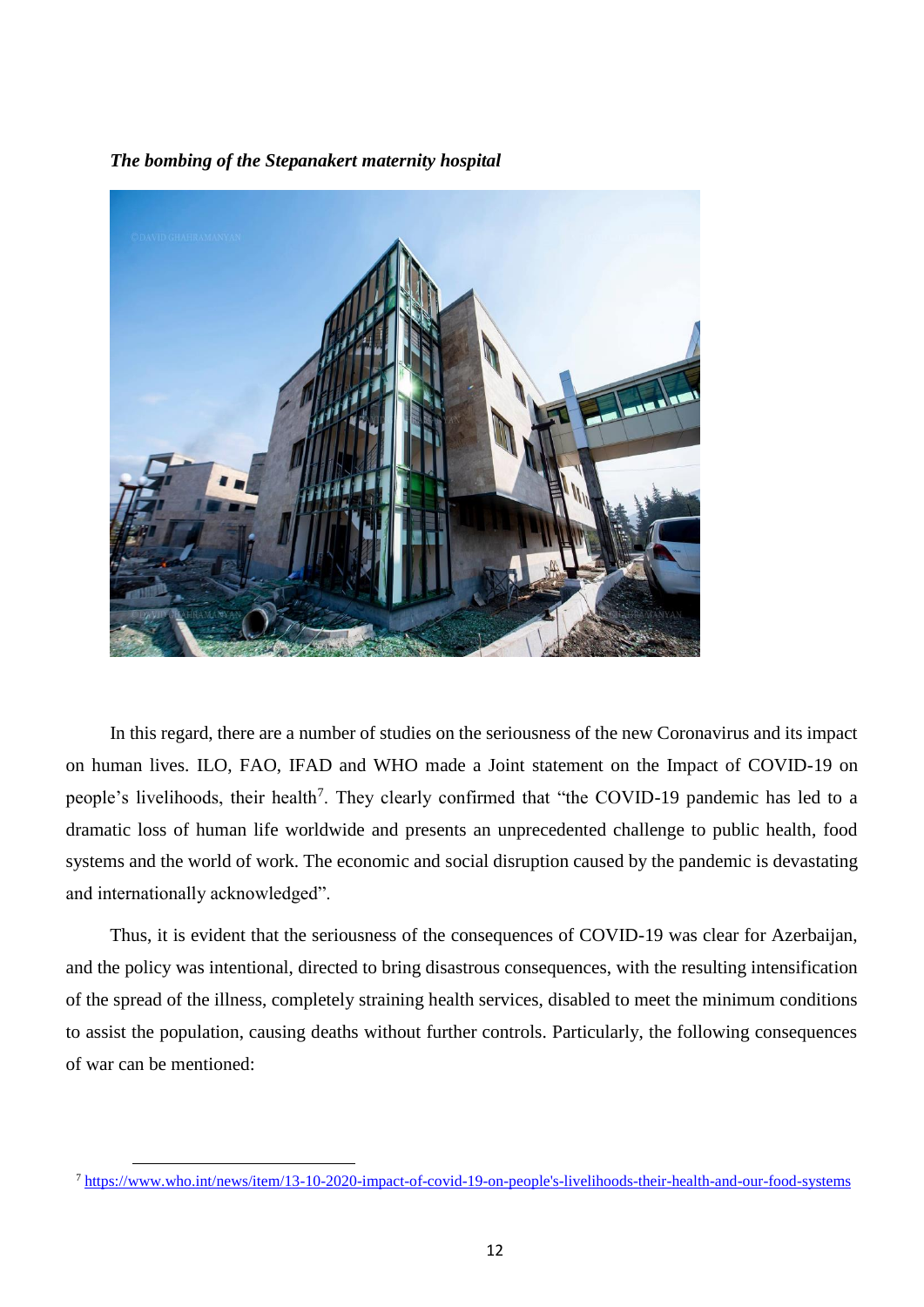1) The war increased the number of infected people with COVID-19, by exposing the life and health of population to direct and imminent danger (see Figures 1 and 2). It is notable that the risk of dying from COVID-19 is greater for people in danger, security threats and poor sanitary situation. In the meantime, Azerbaijani armed forces attacked civilians and civilian infrastructure, who had taken refuge in shelters, not meeting the required sanitary standards for the prevention of the affection with the coronavirus.

2) The war overburdened the health system and significantly reduced its efficiency. Due to the high number of wounded, hospital structures and physical facilities were restructured, while the medical staff reassigned. Particularly, about 32 medical organizations have been partially or completely re-profiled in rear hospitals to provide medical care and services to people wounded as a result of hostilities. 1280 people were involved in the ambulance service to transport the wounded servicemen and the dead bodies. 272 doctors, 227 nurses, 67 clinical residents, 138 medical students and 194 drivers were involved in transporting the wounded servicemen. In order to provide medical care and services to servicemen, the following specialists were re-directed: 58 general surgeons, 68 anesthesiologists, 52 traumatologistorthopedists, 10 plastic microsurgeons, 17 urologists, 6 proctologists, 12 neurosurgeons, 10 breast surgeons, 16 vascular surgeons, 11 maxillofacial surgeons, 13 radiologists and 98 mediums medical staff.

3) In order to control the pandemic, beds, supplies, medications, respirators, staff in adequate numbers to meet demand for care and cover shift rotations, trained staff, and the sufficient quantity of tests were required. However, the war incapacitated provision of the required resources for COVID-19 treatment, as a result of which patients faced a higher risk of death and enduring health problems. For example, as of 26th of September 2020, no single case of patients with coronavirus waiting at home to be hospitalized, was registered. However, as of  $10<sup>th</sup>$  November, the number of patients with coronavirus disease waiting to be hospitalized was 445. In result, the health sector became unassisted and strangled, while the advance of contamination-uncontrolled.

4) Due to the overburdened health system, provision of proper health care became intricate, which increased deaths and other health complications among patients. Moreover, intentional strikes by Azerbaijan on hospitals further decreased the medical capacities of the country.

5) The war has impacted healthcare workers. Rapid increase of cases caused shortage of employees. Being overworked healthcare workers also became victims to diseases, with a high rate of infection, which affected their physical and psychological health and consequently the overall health conditions in the country.